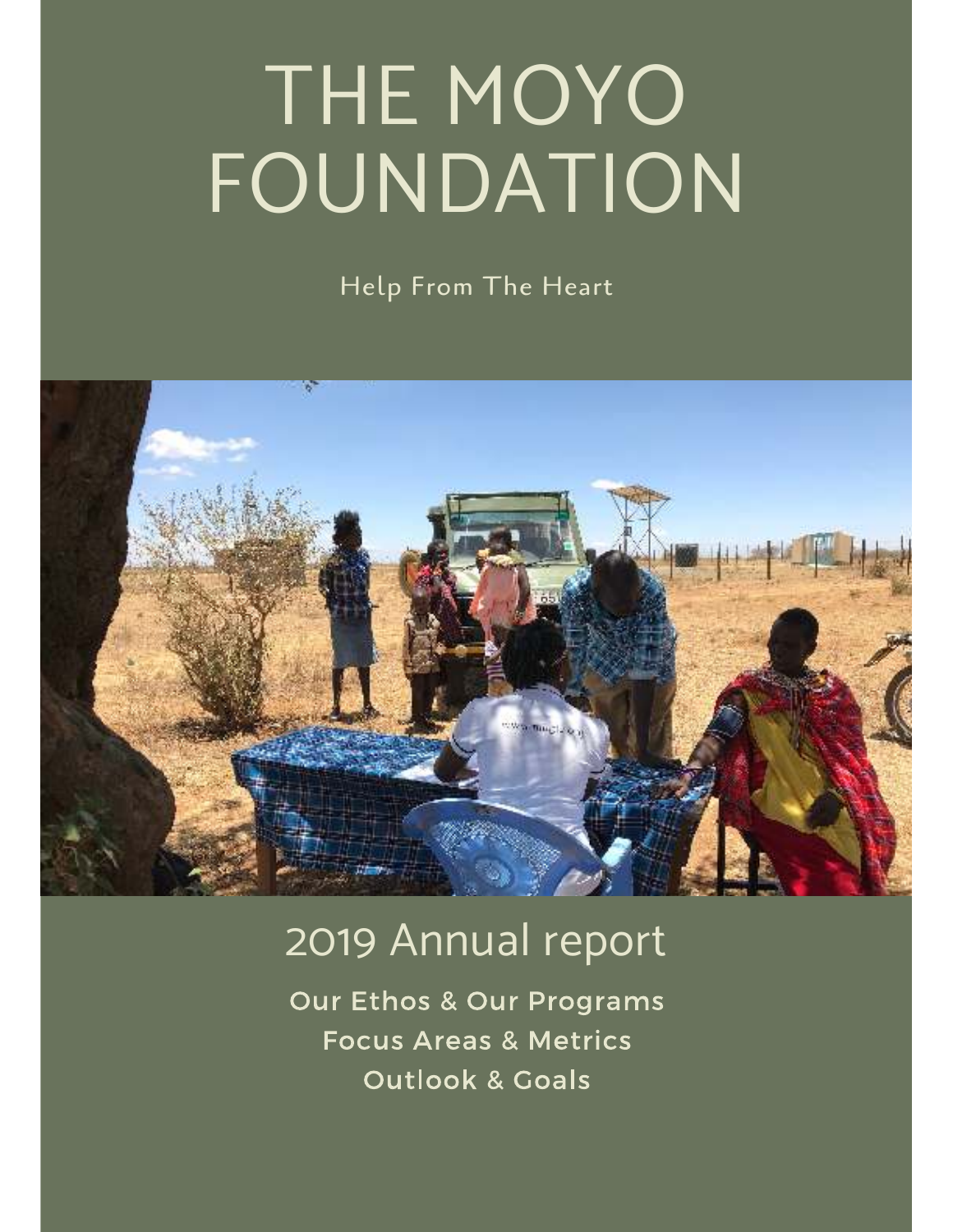"We know that health, education, and conservation are complexly, interdependent. We lean into this challenge as we work to make a positive difference in the lives of those in and around the Mugie community."

> Lizzie Odegaard Founder of The Moyo Foundation



#### **OUR PROGRAMS**

**Student Scholarships Healthy Kids Classes Outreach Medical Clinics** Female Healthcare "It's All About You Honey" Wildlife Conservation Support for Mugie School **Environmental Conservation** 

## **OUR ETHOS**

Moyo is a volunteer-run organization. All contributions go directly to Moyo's impactful projects and programs and our minimal operational expenses. We take great pride in the fact that Moyo is a true nonprofit - we're a grassroots organization, streamlined to deliver help where it is most needed.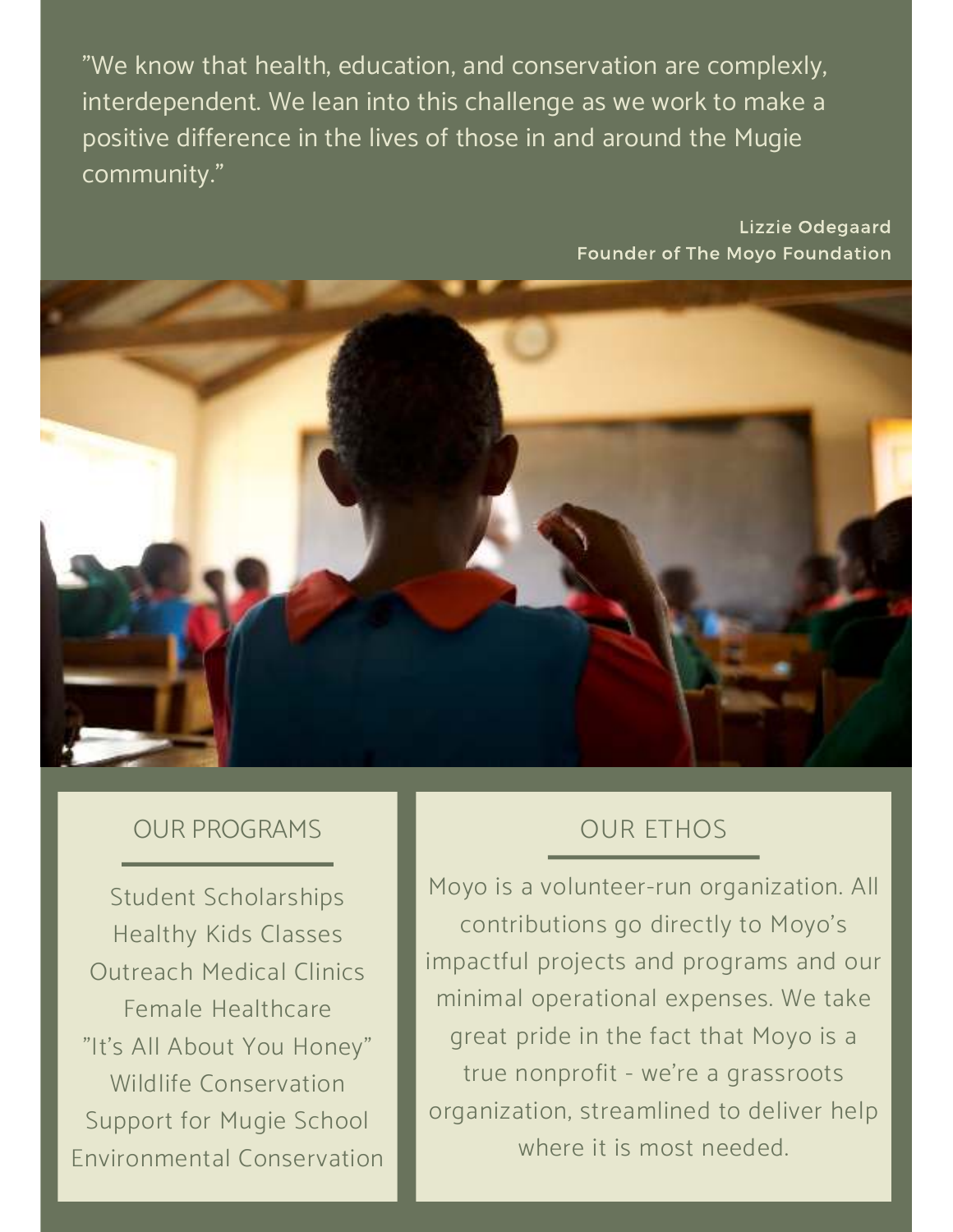# **FOCUS: EDUCATION**

#### Student Scholarships

Education is key to building a sustainable future. We feel that widening access to education is critical to broadening, and brightening, the horizons of the next generation. Thus, we've started a program for full and partial scholarships for school children.



#### Healthy Kids



Our weekly 'Healthy Kids' classes at the Mugie School are a collaboration between Mugie, Ekorian, and Moyo. Mugie's nurse, Jedidah, Moyo's directors, and the team at Ekorian teach about hygiene, self-esteem, wildlife conservation, and everything in between! We try to keep it interesting and make it as experiential and interactive as possible to encourage the kids to engage with the lesson.

#### Supporting the Mugie School

Whether it is mosquito nets and mattresses for the dormitories, sponsoring a set of exams for one of the school's classes, forming relationships with charitable organizations to gather donations of new school supplies, Moyo helps the Mugie School wherever it can.

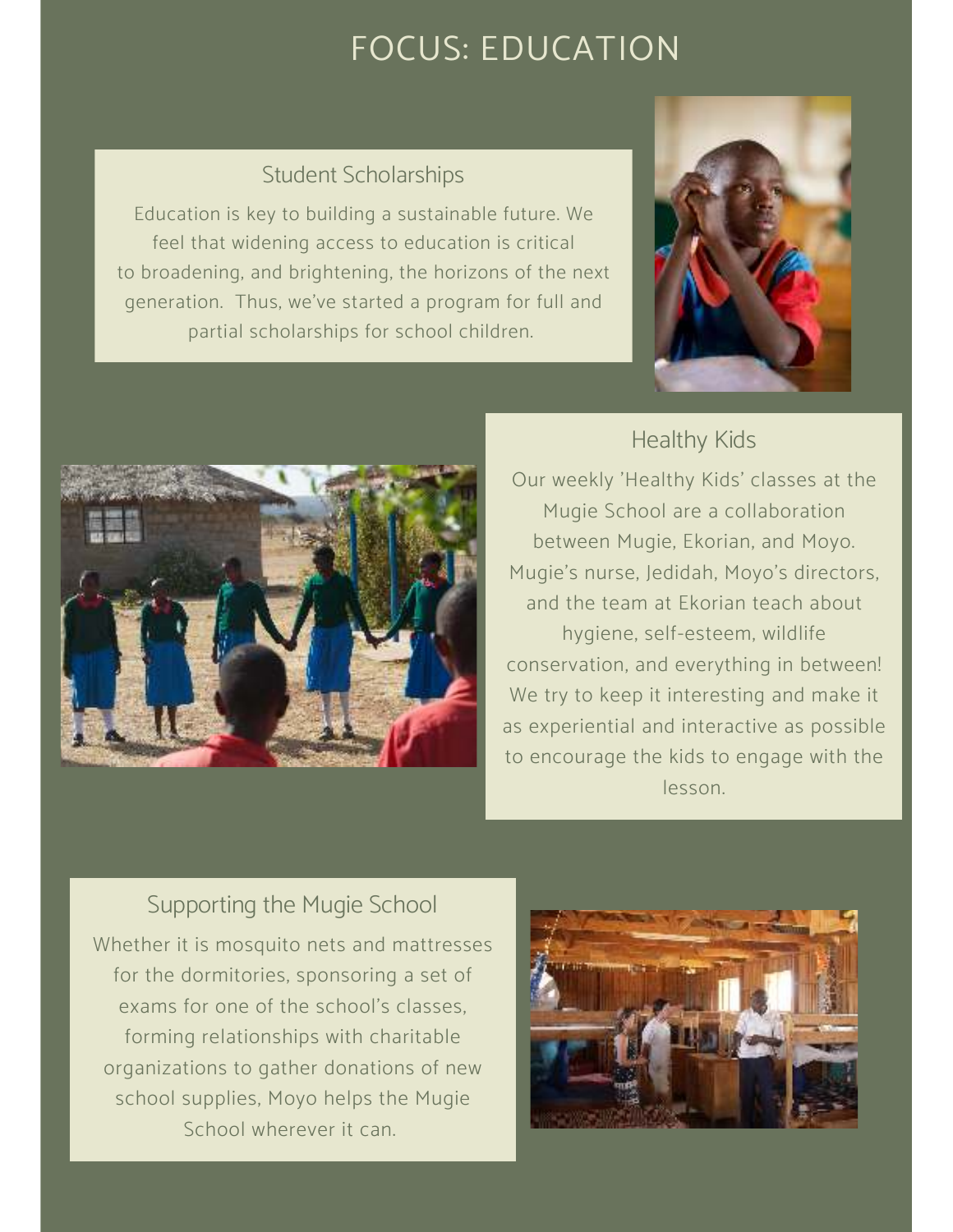# FOCUS: HEALTHCARE

#### Outreach Health Clinics

Our outreach clinics bring healthcare to rural communities that wouldn't otherwise have access. Mugie's nurse is able to diagnose and treat, refer and counsel - everything from skin conditions to gastritis, hypertension to malnutrition, pre- and post-natal care and family-planning. These clinics provide a critical service to these far-out communities - patients range in age from just a few weeks old to 84 years old! We have just purchased our own outreach vehicle! This will enable us to go farther afield, and be better equipped and prepared. The 'Moyo Mobile' is in Mugie's workshop being retrofitted into a clinic-onwheels but should be hitting the road in early 2020.





#### Mugie Womens Group

It's vital that all women have access to resources and information that enable them to make empowered and informed choices about their own bodies and lives. The candid discussions at our Mugie Womens' Group gatherings, allow for an open dialog about subjects that are often taboo, and not otherwise talked about.

#### Female Health & Hygiene

We are working to bring about a new era of freedom for women and girls in the form of menstrual health. This means an understanding of the ins and outs of menstruation, the health and hygiene critical to a woman's well-being, and sustainable options for menstrual care. Working with The Grace Cup, a Kenyan founded company producing sustainable, reusable menstrual cups and washable and hygienic menstrual pads, we are widening womens' access to the resources needed to care for their bodies.

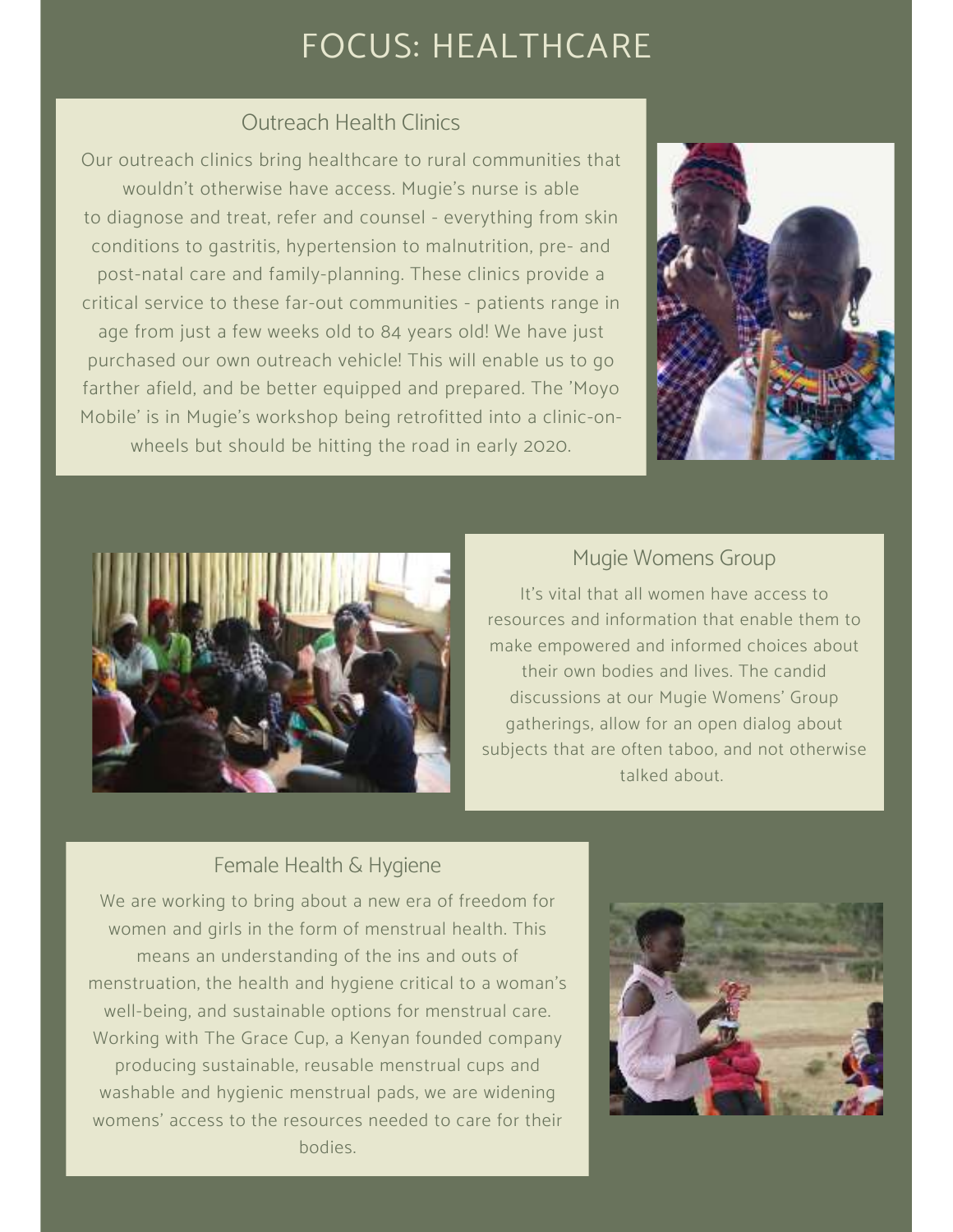# FOCUS: CONSERVATION

## Opening Up Rangelands

Mugie is working with its neighbors to open the rangelands for animals. By creating corridors on the planes that allow wildlife to roam more freely, genetic diversity is encouraged, greater access to grazing/foraging/feeding is available all leading to stronger, healthier, wildlife. This also means less damage to land and diminished threat of disease to stock animals.





## Cleaning Up Mugie

Weekly litter clean-ups, banning of single-use plastics, and installation of waste recepticals are just the first step in our work with Mugie to clean up and conserve this precious land. We are also planting trees and spreading acacia seedballs in an effort to encourage reforestation. We're working hard to promote a mind-set of conservation and thoughtfulness in our whole community, but especially students at the Mugie School.

## "It's All About You, Honey"

Started in collaboration with Ekorian and Mugie, this community economic empowerment program sources sustainable honey at Mugie (honey that when harvested doesn't harm the bees or trees as it does with traditional harvesting practices) while also providing jobs and a source of income to the local community. This is also an opportunity to educate the community about the use of "bee-hive fences" to protect crops from elephants.

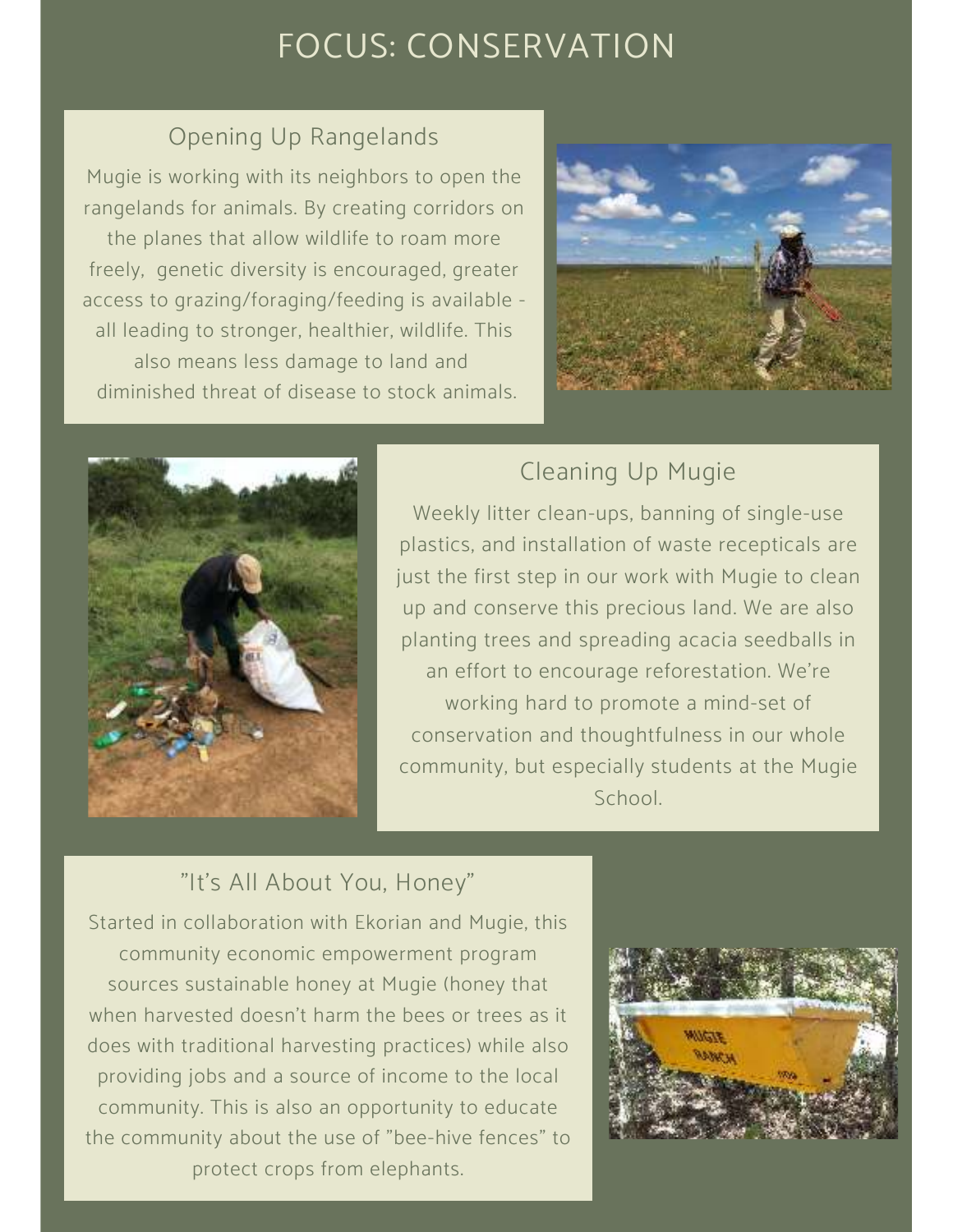# Metrics

## Spending

Our biggest expense this year was the purchase and retrofit of the outreach vehicle. This is a capital investment and the only ongoing costs will be normal vehicle maintenance and fuel. Our second greatest cost is that of school scholarships - four students at \$350 each, per year. Other than that, funds were primarily spent on medical/health supplies, and for Mugie School support costs - mosquito nets, mattresses, exam sponsorship, etc.







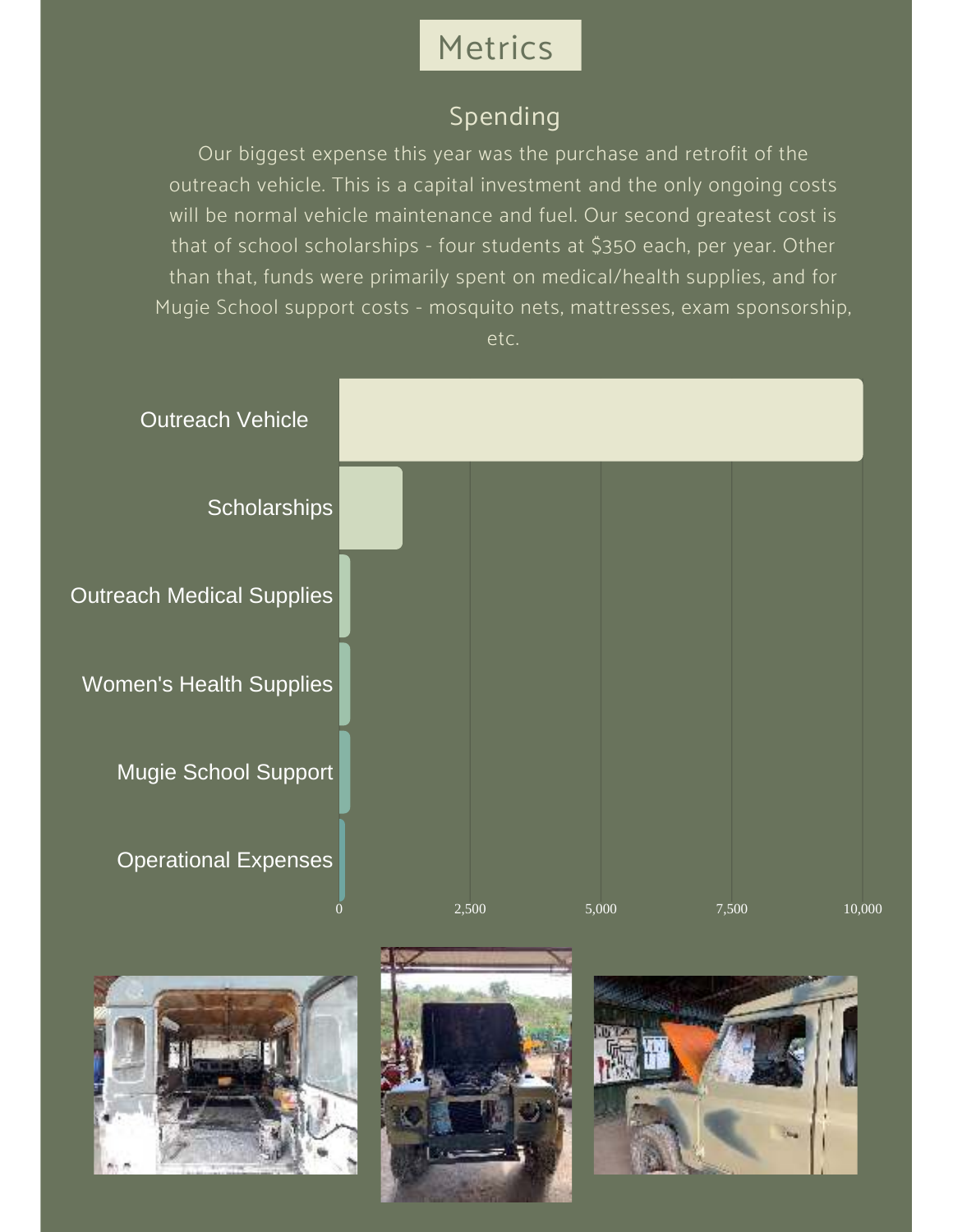# Outcomes

It's been an amazing year of fantastic growth. We have seen approximately **1,200** people at outreach clinics, we have supported four scholarshp recipients through school this year, we have aided the Mugie School in exam fees, we have empowered more than fifty women and girls by bringing them access to menstrual cups and reusable menstrual pads, we have scattered seedballs over nearly **5,000** cres of land and planted many saplings, we have helped over **100** gallons of sustainably harvested honey find its way to market, we have helped Mugie collect nearly **1,000** pounds of garbage, and we have collaborated with Ekorian, Mugie, and Heavenly Treasures in an economic empowerment program that works with many women. We have been fundrasing hard for an outreach vehicle which will help us to go farther and do more, serving a wider group of people with our mobile health clinics. That vehicle will be on the road in early 2020.

\*Numbers are closest approximations





Students Reached by our Education Programs/Scholarships

Recipients of the Grace Cup/Pad

Women in Economic Empowerment Programs

0 50 100 150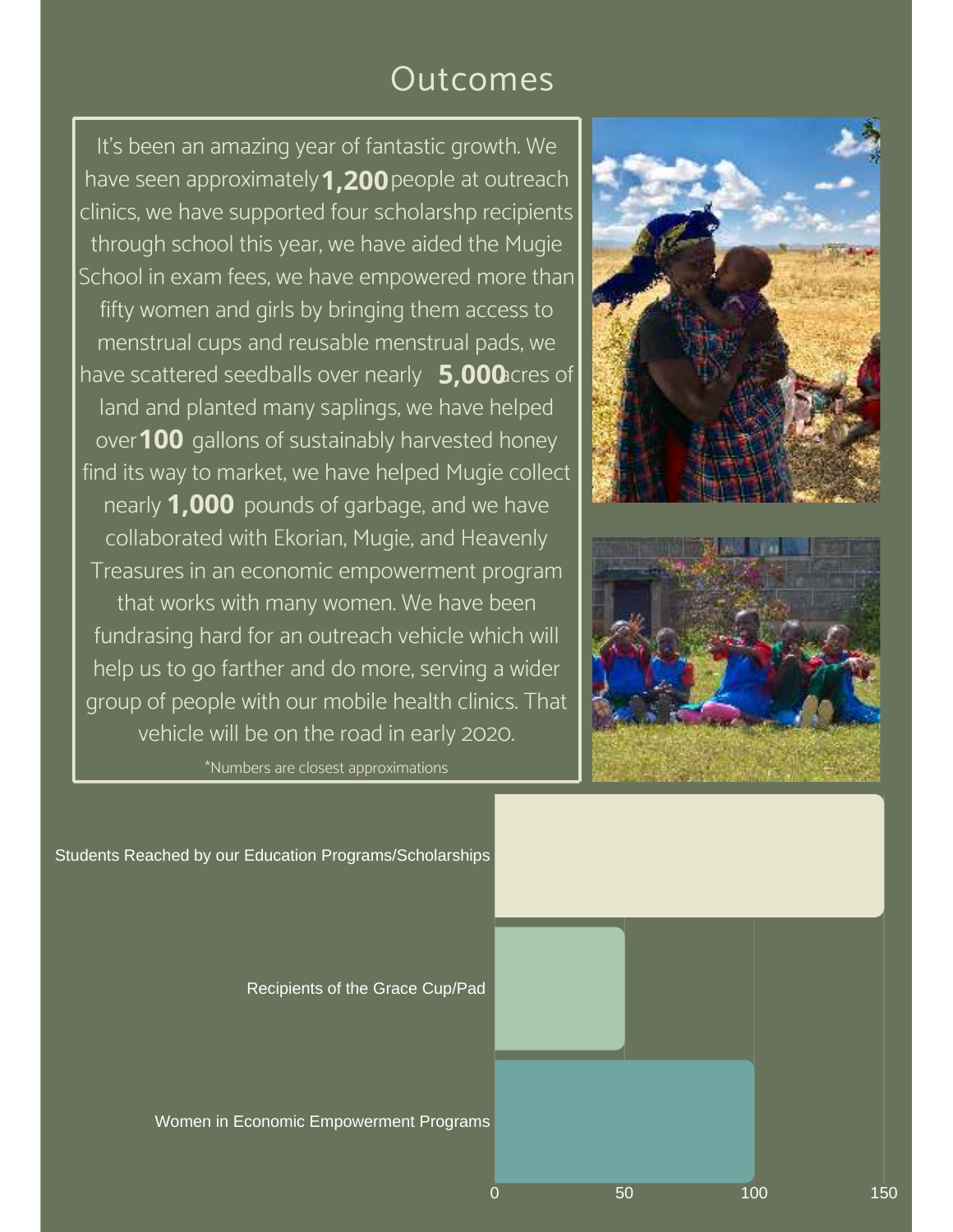## Challenges

We have encountered a multitude of challenges in our first few years. Most of them stem from the cultural stigma and taboos surrounding women's healthcare and education. We have found that the deeply engrained, and long-held belief that a women's worth is determined by her ability to bear children and the rate at which she produces them, is one of our greatest hurdles. With this mindset a woman is not only encouraged to get married young, as one of several wives, and have children early (before her body is ready for it), but she is threatened and powerfully disuaded from using any method of family-planning. The burden of providing for the family - whether it be tending the herd of goats or selling illegal charcoal often falls to her. With a multitude of children, simply feeding them is a challenge, let alone the education that would prepare them to become empowered members of society. If any of these children do get an education, it will be the boys, not the girls, from the oldest to youngest, and care and consideration will certainly not be given to any children with special needs. Within this very typical family unit, the time, energy, and money, does not exist for mothers to seek medical care for their children often until it is too late - if at all. Without access to healthcare or education about it, transmittable disease spreads, nutritional needs are often not met, personal hygiene is minimal (not to mention menstrual hygiene which is virtually nonexistent), family-planning education is taboo, knowledge of conservation and the importance of caring for our environment (and more importantly HOW to care for our environment) is completely absent. Moyo's focus areas are deeply entwined - we cannot hope for the success of one, without that of the other two. But it is through perserverence and slow progress that Moyo will be a part of

# Goals & Outlook

We are working towards creating wider access to healthcare and education for all Kenyans, and building a sustainable future for all by way of wildlife and environmental conservation projects.